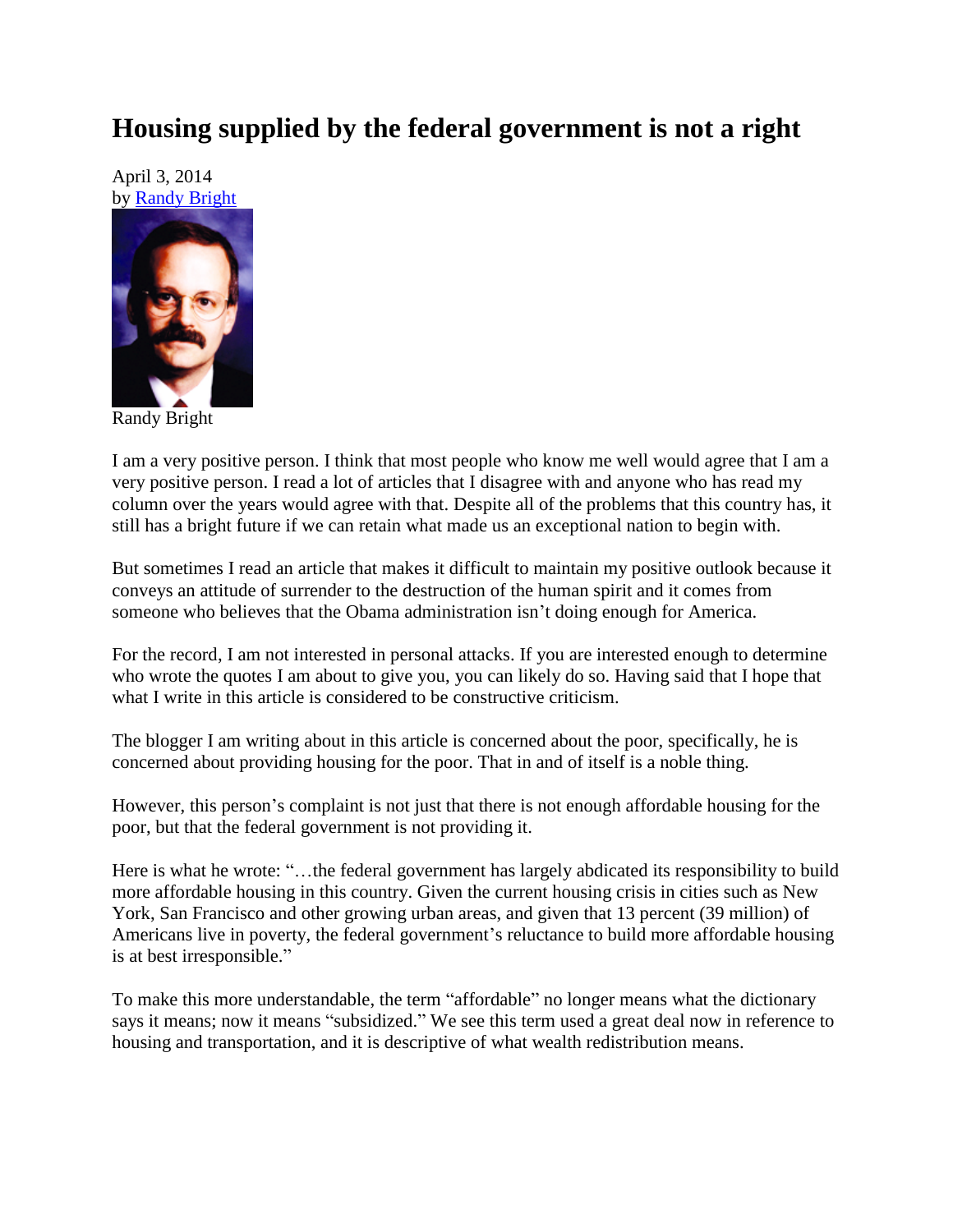There is no doubt that there is poverty in this nation and there probably will always be some – it is simply a matter of degree. It is not a matter of accepting poverty as a matter of fact but in objectively understanding why there is poverty.

Some people bring poverty on themselves with their life choices; others are in poverty because of circumstances beyond their control, such as health or age. Still others are in poverty because they are encouraged to believe that that is all that is possible for them. Irrespective of any of these conditions, poverty does not have to be a terminal condition and many people have escaped it when they chose to take responsibility for their plight, regardless of who is actually to blame.

The blogger further laments that the poor are being neglected by a federal government that is placing too much emphasis on the military.

He wrote, "The stated mission of the Pentagon is to be capable of fighting a major war on two fronts. Although this was necessary during World War II, the threat of two wars today pales in comparison to the threat faced by so many Americans who live below the poverty line and cannot afford decent shelter. Every country must be prepared for the eventuality of war. However, every country should also provide basic public services to all of its residents. These choices need not be mutually exclusive. Thankfully, the United States is wealthy enough to do both."

First of all, nowhere in our Constitution is housing listed as a right - nor does it state that the federal government must provide some minimum level of comfort to all Americans. This blogger laments that Americans cannot afford decent shelter, yet even the poorest Americans have a greater standard of living than most people in the world. And for those in this country who are willing to work hard, decent housing is available without being subsidized by the federal government.

Secondly, the federal government is constitutionally required to provide for the national defense. In case you haven't noticed, we live in a very dangerous world and the Obama administration is dangerously reducing our military, not prioritizing it over housing.

It would be easy to feel demoralized, discouraged and disparaged by such an attitude that American cannot succeed without the help of the federal government.

The truth is that most Americans want to work for what they get – they just want the federal government to get out of their way.

If you disagree with me, read the book The 5000-Year Leap first and try to tell me that America has its best days behind it. As long as Americans don't believe what this blogger does, and embraces Constitutional principles, you haven't seen anything yet.

©2014 Randy W. Bright